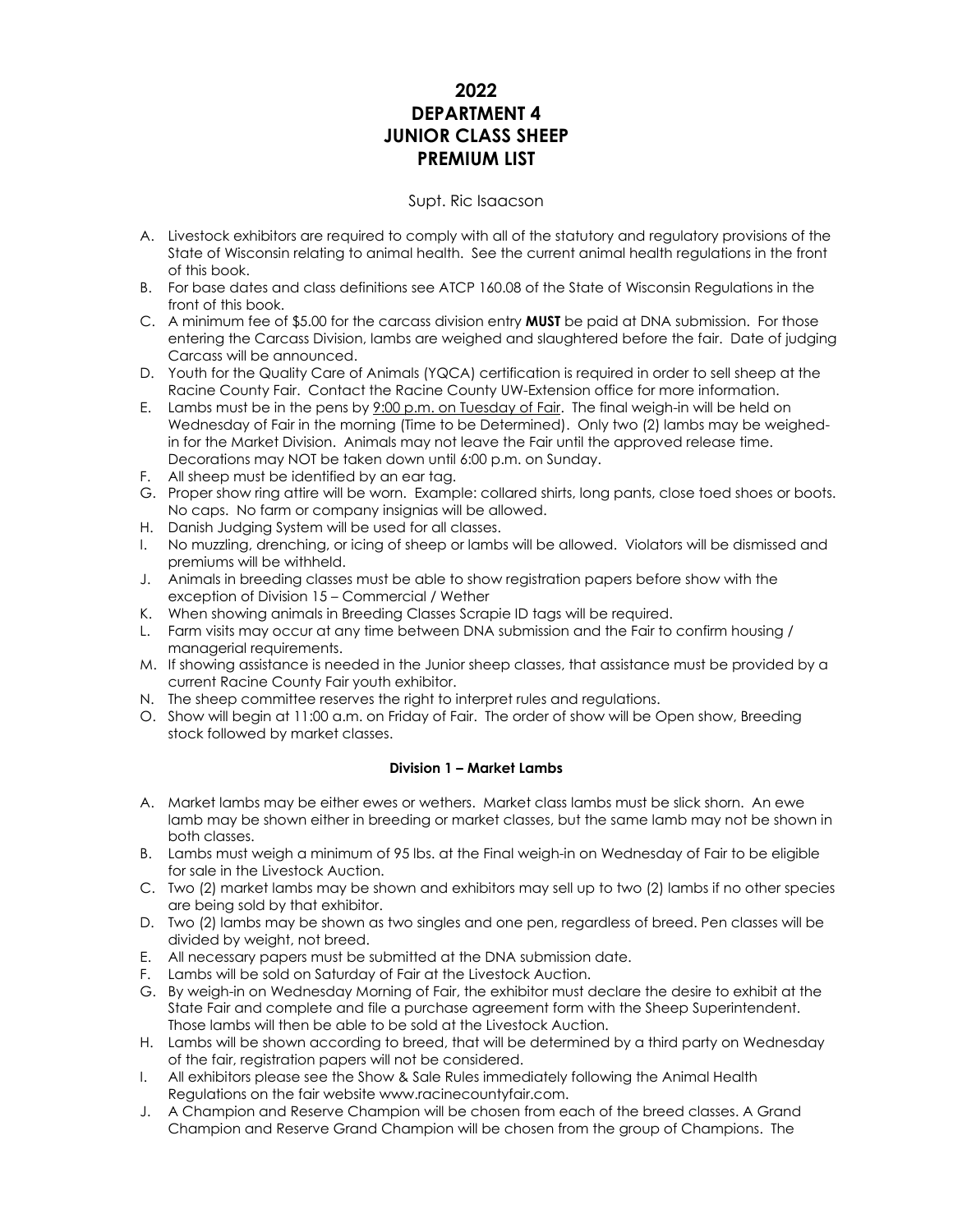Grand Champion and Reserve Grand Champion singles and pen **must** be sold at the Livestock Auction on Saturday.

- K. Show will begin at 11:00 a.m. on Friday of Fair. The order of show will be Open show, Breeding stock followed by market classes.
- L. A market class shall contain no less than 3 head of one breed. If there are not 3 animals in a breed class, they will be shown in Any Other breed class. Breed classes will be split if there are more than 8 in a class. Any Other breed market lamb classes will be split by meat breed and wool breed.
- M. Use of halters for showing animals in the Market Class is discouraged.
- N. Market Lambs will be penned for destinations starting at 5:30 PM on Sunday of Fair.

Blue - \$5.00 Red - \$4.00 White - \$3.00 Pink - \$2.00

| Class No. Entry |                         |
|-----------------|-------------------------|
|                 | Home Raised Market Lamb |
|                 | Market Lamb entry 1     |
|                 | Market Lamb entry 2     |
|                 | Pen of Market Lambs     |

**RIBBON**

### **GRAND CHAMPION PEN of MARKET LAMBS TROPHY & RIBBON RESERVE GRAND CHAMPION PEN of MARKET LAMBS**

# **CHAMPION SINGLE LAMB EACH BREED RIBBON RESERVE CHAMPION LAMB EACH BREED RIBBON GRAND CHAMPION MARKET LAMB TROPHY & RIBBON RESERVE GRAND CHAMPION MARKET LAMB RIBBON**

Grand Champion Single Market Lamb and Grand Champion Pen trophies are donated by Blain's Farm & Fleet of Sturtevant, Wisconsin

## **Division 2 – Quality Lamb Carcass Contest**

Danish Judging System

### **RULES:**

- A. This class is open to any Junior Exhibitor currently enrolled in either the 4-H, FFA Sheep Project, or is a member of a recognized breed association approved by the fair.
- B. All exhibitors are required to pre-register. Pre-registration will be open February 15 to March 1. Preregistration will be on a first come, first serve basis until all slaughter appointment slots are filled. Registration will be limited to one (1) sheep carcass animal per immediate family. If any additional slots remain available, the committee will determine how they are filled. Exhibitors must still submit proper entry through the Fair at the time of entry deadline.
- C. Each entry will be assessed a \$5.00 entry fee which must be paid at the time of DNA submission. No late entries will be accepted. The entry fees will be used as money awards paid back to the exhibitors.
- D. The entry fees will be distributed as follows:
	- a. The top ¼ of the division **except Champion and Reserve Champion** will divide equally 40% of the prize money.
	- b. The 2<sup>nd 1</sup>/4 of the division will divide equally 30% of the prize money.
	- c. The 3<sup>rd 1</sup>/4 of the division will divide equally 20% of the prize money.
	- d. The  $4<sup>th</sup>$  1/4 of the division will divide equally 10% of the prize money.
- E. Either wethers or ewes can be shown for the carcass division.
- F. Lambs must have a minimum live weigh of 85 lbs.
- G. Lambs will be weighed and judged live as a pre-fair event. The date, time, and place will be announced.
- H. All animals must come to the live show with the proper tag. Untagged animals may be subject to disqualification. All carcass animals will follow the Racine County Fair DNA rules and regulations.
- I. Wethers and ewes will be evaluated and ranked by carcass merit by a carcass judge using current industry standards.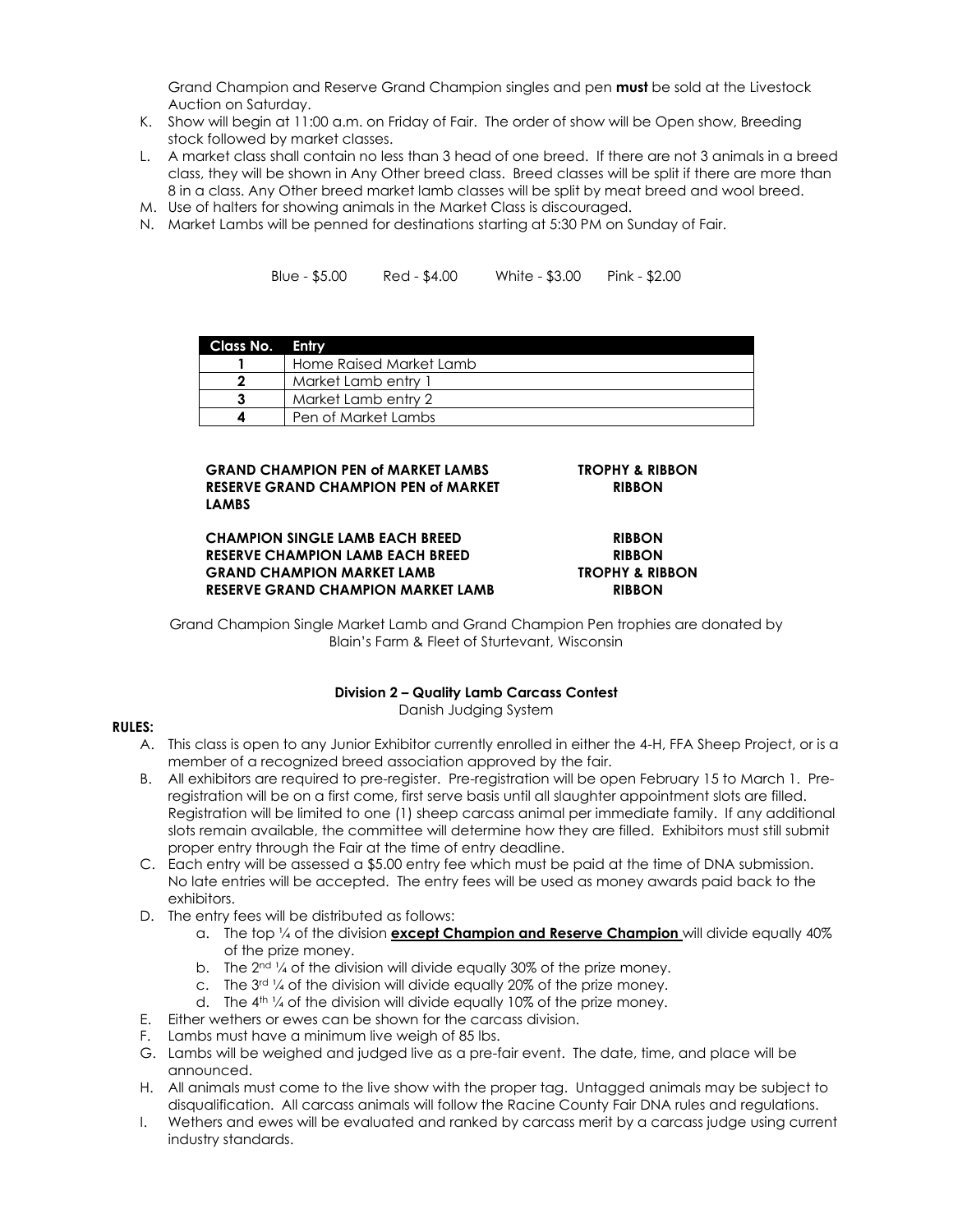- J. Following the live judging day, transportation will be provided for the animals to be trucked to a local predetermined locker plant.
- K. Exhibitors are responsible for slaughter cost or finding a buyer for their carcass animal if their animal is not chosen as the Champion or Reserve Champion. All exhibitors should have the name and phone number of the buyer at the live judging.
- L. The exhibitor and / or their parent / legal guardian must be in attendance at the discussion of the grading process at a date and time to be announced, unless otherwise allowed by the Committee in charge of this division.
- M. The Champion and Reserve Champion Carcass will be sold as a Bonus Animal, on a "live weight" per pound basis, at the Racine County Fair Livestock Auction.
- N. Any disputes will be settled by the judge or the Carcass Committee.
- O. Carcass lambs must be slick shorn.

Blue - \$6.00 Red - \$5.00 White - \$4.00 Pink - \$3.00

# **Class No. Entry**

**1** Carcass Lamb

**RESERVE CHAMPION RIBBON & TROPHY**

# **CHAMPION RIBBON & TROPHY**

#### **Breeding Divisions**

| <b>Division</b> | <b>Breed</b>                | <b>Division</b> | <b>Breed</b>             |
|-----------------|-----------------------------|-----------------|--------------------------|
| 3               | Cheviots                    | 11              | <b>Oxford Downs</b>      |
|                 | Columbias                   | 12              | Rambouillet              |
|                 | Corriedales                 | 13              | Shrophsire               |
|                 | Dorset                      | 14              | Southdowns               |
|                 | Hamshire Downs              | 15              | Suffolks                 |
| 8               | Long Wools                  | 16              | Any Other Breed          |
|                 | <b>Montadales</b>           | 17              | Commercial / Wether Type |
| 10              | <b>Natural Colored Wool</b> |                 |                          |

Blue - \$5.00 Red - \$4.00 White - \$3.00 Pink - \$2.00

| Class No. | Entry                                                        |
|-----------|--------------------------------------------------------------|
|           | Spring Ram Lamb                                              |
| 2         | Winter Ram Lamb                                              |
| 3         | Fall Ram Lamb                                                |
|           | Yearling Ram                                                 |
| 5         | Spring Ewe Lamb                                              |
|           | Winter Ewe Lamb                                              |
|           | Fall Ewe Lamb                                                |
| 8         | <b>Yearling Ewe</b>                                          |
| Q         | Mature Ewe                                                   |
| 10        | Pair of Lambs (1 Ewe & 1 Ram)                                |
|           | Junior Flock (Yearling or Lamb Ram, Ewe Lamb & Yearling Ewe) |

**CHAMPION RAM RIBBON RESERVE CHAMPION RAM RIBBON CHAMPION EWE RIBBON RESERVE CHAMPION EWE RIBBON GRAND CHAMPION RAM – OVER ALL SAVINGS BOND & RIBBON RESERVE GRAND CHAMPION RAM – OVER ALL RIBBON GRAND CHAMPION EWE – OVER ALL SAVINGS BOND & RIBBON RESERVE GRAND CHAMPION EWE – OVER ALL RIBBON**

Savings bonds will be donated by Horn Trevor Feeds in Trevor, Wisconsin and Horn Bros. Feeds in Muskego, Wisconsin